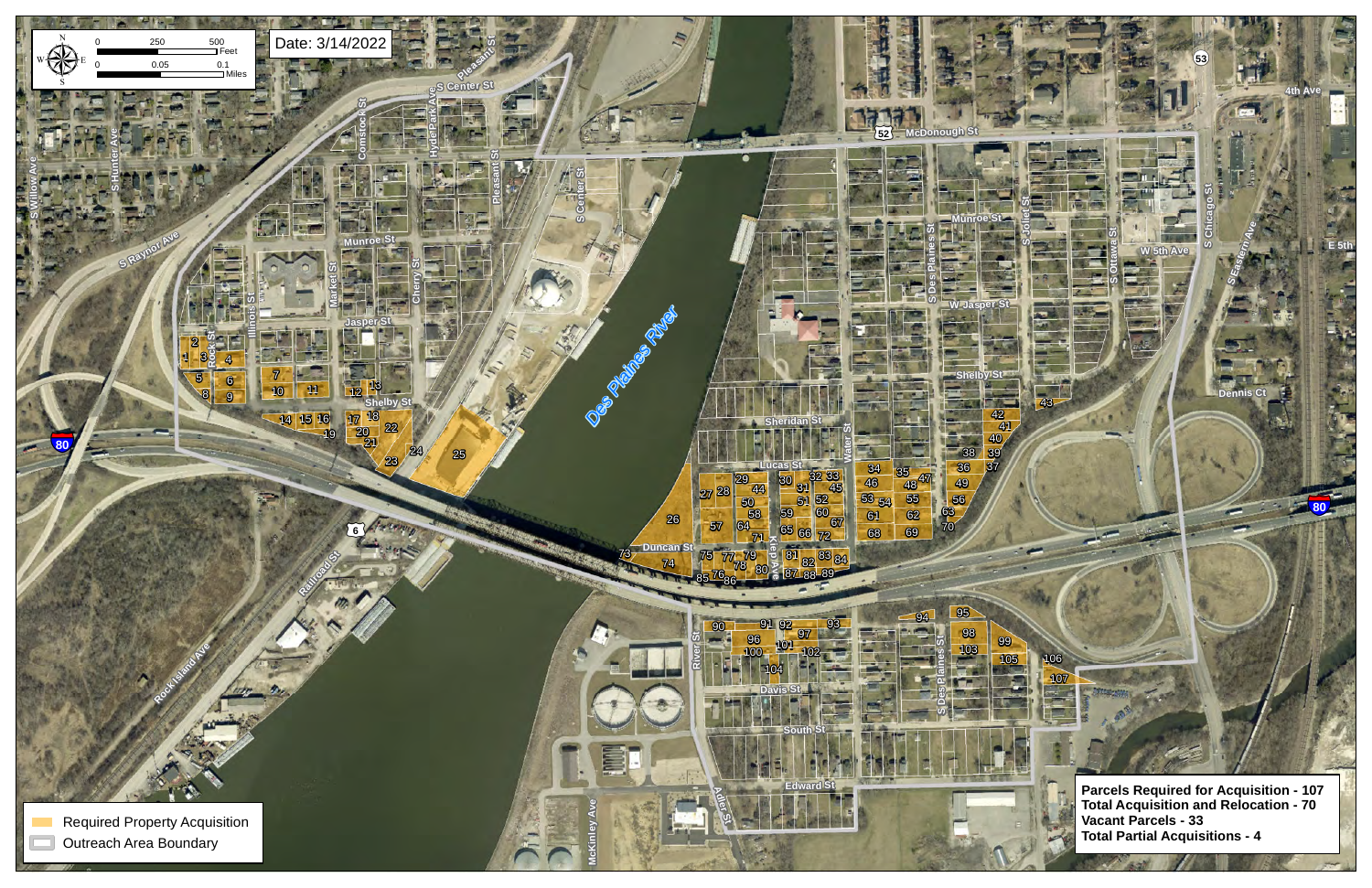| ID             | <b>Property Address</b>     | <b>Property Type</b>        | <b>Acquisition Type</b>    | PIN              |
|----------------|-----------------------------|-----------------------------|----------------------------|------------------|
| $\mathbf 1$    | 610 Jasper St               | Residential                 | <b>Full Acquisition</b>    | 3007163140010000 |
| $\overline{2}$ | 608 Jasper St               | Residential                 | <b>Full Acquisition</b>    | 3007163140020000 |
| 3              | 606 Jasper St               | Residential                 | <b>Full Acquisition</b>    | 3007163140030000 |
| 4              | 507 Illinois St             | Residential                 | <b>Full Acquisition</b>    | 3007163140080000 |
| 5              | 504 Rock Street             | Residential                 | <b>Full Acquisition</b>    | 3007163140110000 |
| 6              | 509 & 511 Illinois Street   | <b>Residential Multiple</b> | <b>Full Acquisition</b>    | 3007163140140000 |
| 7              | 510 Illinois St             | Residential                 | <b>Full Acquisition</b>    | 3007163150040000 |
| 8              | <b>V Rock Street</b>        | Residential                 | Vacant                     | 3007163140120000 |
| 9              | 513 Illinois Street         | Residential                 | <b>Full Acquisition</b>    | 3007163140150000 |
| 10             | 512 Illinois Street Apt 1   |                             |                            |                  |
|                | & Apt 2                     | <b>Residential Multiple</b> | <b>Full Acquisition</b>    | 3007163150050000 |
| 11             | 511 Market St               | Residential                 | <b>Full Acquisition</b>    | 3007163150100000 |
| 12             | 512 Market St               | Residential                 | <b>Full Acquisition</b>    | 3007163160060000 |
| 13             | 511 Shelby St               | Residential                 | <b>Full Acquisition</b>    | 3007163160070000 |
| 14             | <b>Garage Shelby Street</b> | Residential / Garage        | <b>Full Acquisition</b>    | 3007163210010000 |
| 15             | 554 Shelby Street           | Residential                 | <b>Full Acquisition</b>    | 3007163210080000 |
| 16             | 551 Market Street           | Residential                 | <b>Full Acquisition</b>    | 3007163210090000 |
| 17             | 514 Shelby Street           | Residential                 | <b>Full Acquisition</b>    | 3007163220010000 |
| 18             | 512 Shelby Street           | Residential                 | Vacant                     | 3007163220020000 |
| 19             | 557 Market Street           | Residential                 | Vacant                     | 3007163210100000 |
| 20             | 552 Market Street           | Residential                 | <b>Full Acquisition</b>    | 3007163220030000 |
| 21             | 554 Market Street           | Residential                 | <b>Full Acquisition</b>    | 3007163220110000 |
| 22             | 500 Shelby St               | Industrial                  | Vacant                     | 3007163220100000 |
| 23             | Railroad                    | Railroad                    | <b>Full Acquisition</b>    | 3007165070570000 |
| 24             | Railroad                    | Railroad                    | Vacant                     | 3007165070350000 |
| 25             | 504 Railroad St             | Industrial                  | <b>Partial Acquisition</b> | 3007163060060000 |
| 26             | V River St                  | Industrial                  | Vacant                     | 3007164210010000 |
| 27             | V Lucas St                  | Other                       | Vacant                     | 3007164220010000 |
| 28             | 256 Lucas Street            | Residential                 | <b>Full Acquisition</b>    | 3007164220020000 |
| 29             | 601 Kiep Ave                | Residential                 | <b>Full Acquisition</b>    | 3007164220050000 |
| 30             | 600 Kiep Ave                | Residential                 | <b>Full Acquisition</b>    | 3007164230010000 |
| 31             | 208 Lucas St                | Residential                 | <b>Full Acquisition</b>    | 3007164230140000 |
| 32             | 204 Lucas St                | Residential                 | <b>Full Acquisition</b>    | 3007164230150000 |
| 33             | 601 Water St                | Residential                 | <b>Full Acquisition</b>    | 3007164230160000 |
| 34             | V Water St                  | Residential                 | Vacant                     | 3007164240080000 |
| 35             | 601 S Des Plaines St        | Residential                 | <b>Full Acquisition</b>    | 3007164240200000 |
| 36             | 600 S Des Plaines St        | Residential                 | <b>Full Acquisition</b>    | 3007164250080000 |
| 37             | V Des Plaines St            | Residential                 | Vacant                     | 3007164250410000 |
| 38             | 526 S Des Plaines St        | Residential                 | <b>Partial Acquisition</b> | 3007164250070000 |
| 39             | V Des Plaines St            | Residential                 | Vacant                     | 3007164250360000 |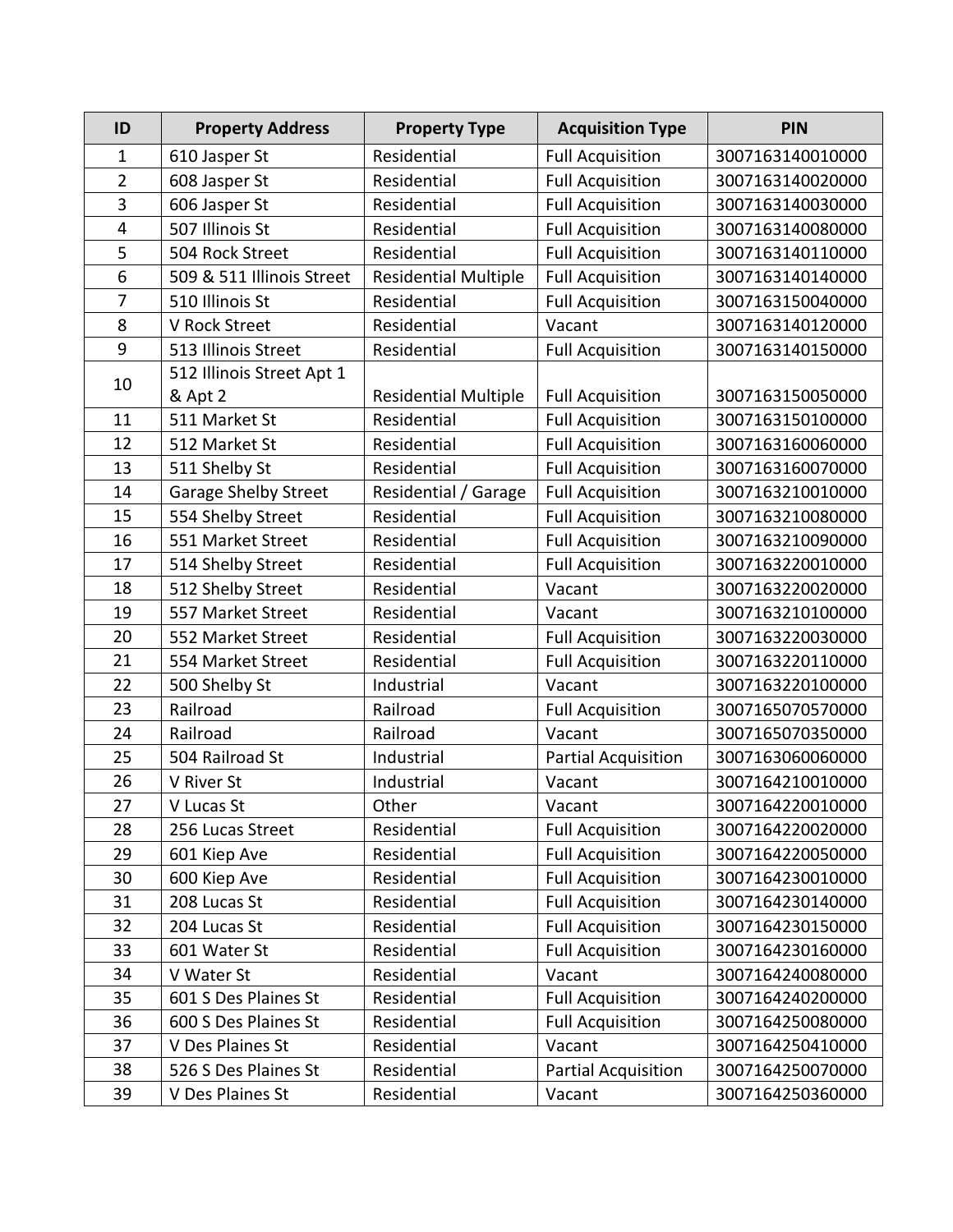| 40 | V Des Plaines St         | Residential                 | Vacant                     | 3007164250200000 |
|----|--------------------------|-----------------------------|----------------------------|------------------|
| 41 | V Des Plaines St         | Residential                 | Vacant                     | 3007164250380000 |
| 42 | 521 S Joliet St          | Residential                 | <b>Full Acquisition</b>    | 3007164250180000 |
| 43 | 518 S Joliet St          | Residential                 | <b>Full Acquisition</b>    | 3007164260020000 |
| 44 | 603 Kiep Avenue          | Residential                 | <b>Full Acquisition</b>    | 3007164220120000 |
| 45 | 603 Water St             | Residential                 | <b>Full Acquisition</b>    | 3007164230090000 |
| 46 | 602 Water St             | Residential                 | <b>Full Acquisition</b>    | 3007164240090000 |
| 47 | V Des Plaines St         | Residential                 | Vacant                     | 3007164240250000 |
| 48 | 605 S Des Plaines St     | <b>Residential Multiple</b> | <b>Full Acquisition</b>    | 3007164240260000 |
| 49 | V S Des Plaines Street   | Residential                 | Vacant                     | 3007164250300000 |
| 50 | 607 Kiep Avenue          | Residential                 | <b>Full Acquisition</b>    | 3007164220080000 |
| 51 | V Kiep Ave               | Residential                 | Vacant                     | 3007164230040000 |
| 52 | 607 Water St             | Residential                 | <b>Full Acquisition</b>    | 3007164230100000 |
| 53 | 604 Water St             | Residential                 | <b>Full Acquisition</b>    | 3007164240100000 |
| 54 | 606 Water St             | Residential                 | <b>Full Acquisition</b>    | 3007164240110000 |
| 55 | 609 S Des Plaines St     | Residential                 | <b>Full Acquisition</b>    | 3007164240220000 |
| 56 | 608 S Des Plaines Street | Residential                 | <b>Full Acquisition</b>    | 3007164250320000 |
| 57 | 261 Duncan Street        | Residential                 | <b>Full Acquisition</b>    | 3007164220150000 |
| 58 | 609 Kiep Ave             | Residential                 | Vacant                     | 3007164220090000 |
| 59 | 608 Kiep Avenue          | Residential                 | <b>Full Acquisition</b>    | 3007164230050000 |
| 60 | 609 Water St             | Residential                 | <b>Full Acquisition</b>    | 3007164230110000 |
| 61 | 608 Water St             | Residential                 | <b>Full Acquisition</b>    | 3007164240120000 |
| 62 | 611 S Des Plaines Street | Residential                 | <b>Full Acquisition</b>    | 3007164240230000 |
| 63 | V S Des Plaines Street   | Residential                 | Vacant                     | 3007164250340000 |
| 64 | 611 Kiep Avenue          | Residential                 | <b>Full Acquisition</b>    | 3007164220100000 |
| 65 | 211 Duncan St            | Residential                 | <b>Full Acquisition</b>    | 3007164230060000 |
| 66 | 209 Duncan Street        | Residential                 | <b>Full Acquisition</b>    | 3007164230070000 |
| 67 | 611 Water St             | Residential                 | <b>Full Acquisition</b>    | 3007164230120000 |
| 68 | 612 Water Street         | Residential                 | <b>Full Acquisition</b>    | 3007164240130000 |
| 69 | V S Des Plaines St       | Residential                 | Vacant                     | 3007164240240000 |
| 70 | V S Des Plaines Street   | Residential                 | Vacant                     | 3007164250120000 |
| 71 | 613 Kiep Ave             | Residential                 | <b>Full Acquisition</b>    | 3007164220110000 |
| 72 | 613 Water Street         | Residential                 | <b>Full Acquisition</b>    | 3007164230130000 |
| 73 | V River St               | Industrial                  | <b>Partial Acquisition</b> | 3007164300020000 |
| 74 | V River St               | Other                       | Partial Acquisition        | 3007164300080000 |
| 75 | 232 Duncan Street        | Residential                 | <b>Full Acquisition</b>    | 3007164310010000 |
| 76 | 230 Duncan Street        | Residential                 | <b>Full Acquisition</b>    | 3007164310040000 |
| 77 | 228 Duncan Street        | Residential                 | <b>Full Acquisition</b>    | 3007164310060000 |
| 78 | 226 Duncan Street        | Residential                 | <b>Full Acquisition</b>    | 3007164310140000 |
| 79 | 224 Duncan Street        | Residential                 | Vacant                     | 3007164310150000 |
| 80 | 220 Duncan Street        | Residential                 | <b>Full Acquisition</b>    | 3007164310160000 |